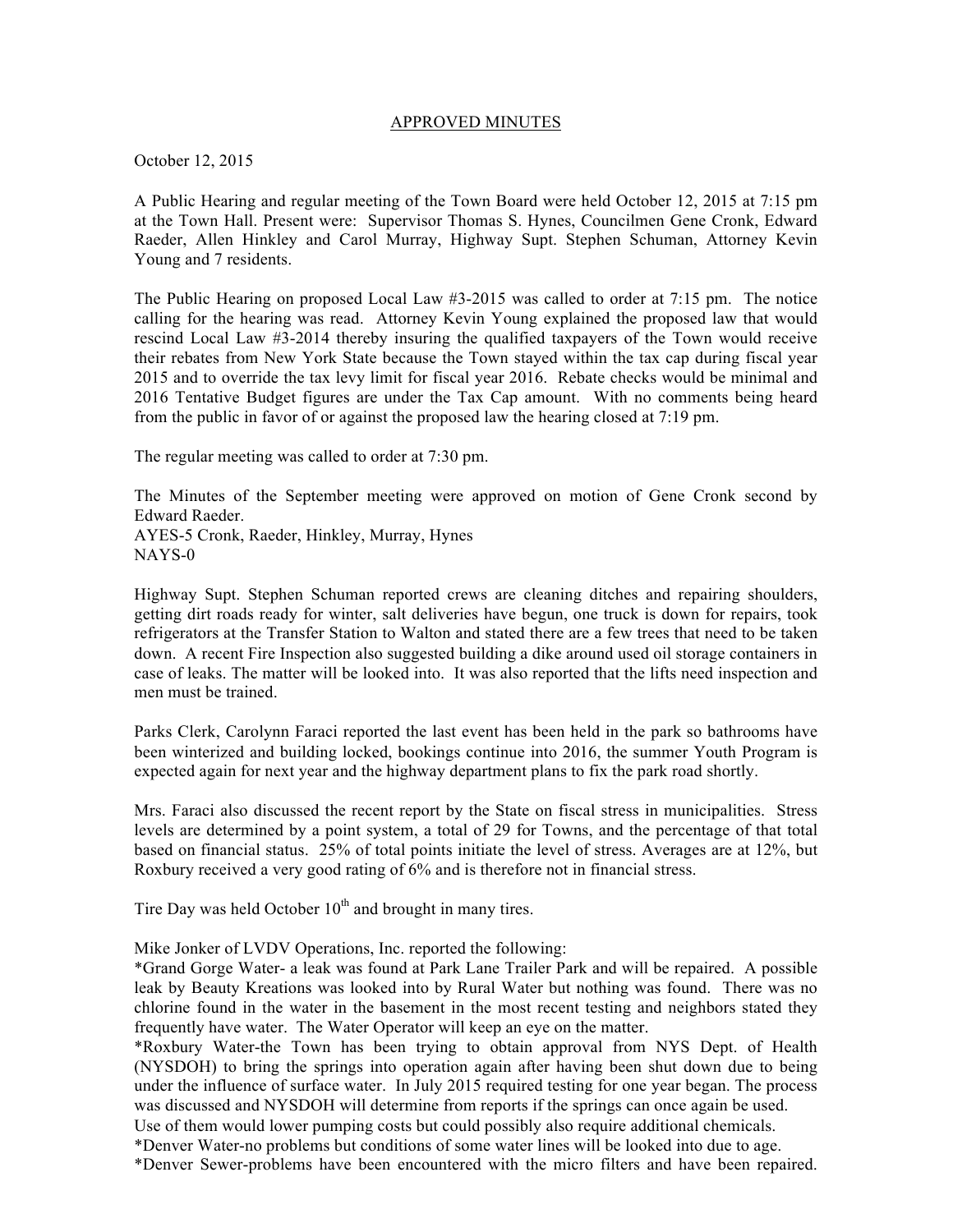Concerns were raised and discussed pertaining to the age of the system and upgrades needed in the near future. Attorney Young discussed a program that would pick up some costs but homeowners would also have to pay more. Therefore, he suggests starting to think about the needed repairs now while the District shares costs with NYCDEP. Kevin Young will also speak to DEP regarding capital replacement.

Jonker also stated LVDV Operations, Inc. will be closing their office on Main Street. They plan to use the Roxbury Sewer pump station office for computer and internet connection. Options were discussed and possibly the internet connection could be paid all or in part by DEP.

Building Inspector, William Walcutt had a written monthly report for the Town Board but also reported the Short Run Road matter has been cleaned up to his satisfaction and the Dugan Hill matter is still in poor condition. Issues were also raised regarding  $2<sup>nd</sup>$  story egress issues with the Merwin apartment house in Grand Gorge. There are other apartment houses having the same conditions and it was determined that rope ladders from windows may be acceptable.

Discussion took place on the letter received from Patricia Davis requesting status of the Zoll property that was issued a Condemned Structure notice in 2013. The building was recently auctioned and purchased by a bank. Building Inspector Walcutt stated he recently inspected the property and found the outside of the structure and property to now be in acceptable condition as the lawn has been mowed and the damage to the front porch has been cleaned up.

Discussion took place on the letter received by the Building Inspector from NYCDEP regarding proposed rehab to the Shandaken Tunnel Intake Chamber. The Town Board would like to be kept informed of the work so the Building Inspector will request a copy of the plans per Supervisor Hynes' request and it will be determined if a building permit is needed.

The Building Inspector also discussed the large amount of open building permits that have not been closed out. He requested Attorney Young to draft a letter to be sent to open permit holders. The attorney will draft a letter.

Charles & Cherie Serrie expressed concerns with a neighbor's outdoor woodstove that blows smoke into and against their home and stated they have reported the matter to NYSDEC as well. The woodstove was installed by a previous owner in 2008. The owner of the woodstove was present and options were discussed on how to resolve the problem. Attorney Young will contact DEC and speak to an engineer about the matter and report back to the owner who was told that he could continue to use the woodstove.

It was stated the Assessor's office has filed the paperwork with the State for reimbursement funds for completing the re-valuation. It now appears the reimbursement may be less than the \$5.00/parcel that had been anticipated.

No action was taken on the Police Policy.

On motion of Allen Hinkley second by Gene Cronk the Town Board approved the Town Clerk's monthly report for September 2015 in the amount of \$3,283.41 (Town Clerk \$2,803.41 and Building Permits \$480.00). AYES-5 Hinkley, Cronk, Raeder, Murray, Hynes NAYS-0

On motion of Carol Murray second by Edward Raeder the Town Board approved the Supervisor's monthly report for August 2015. AYES-5 Murray, Raeder, Cronk, Hinkley, Hynes NAYS-0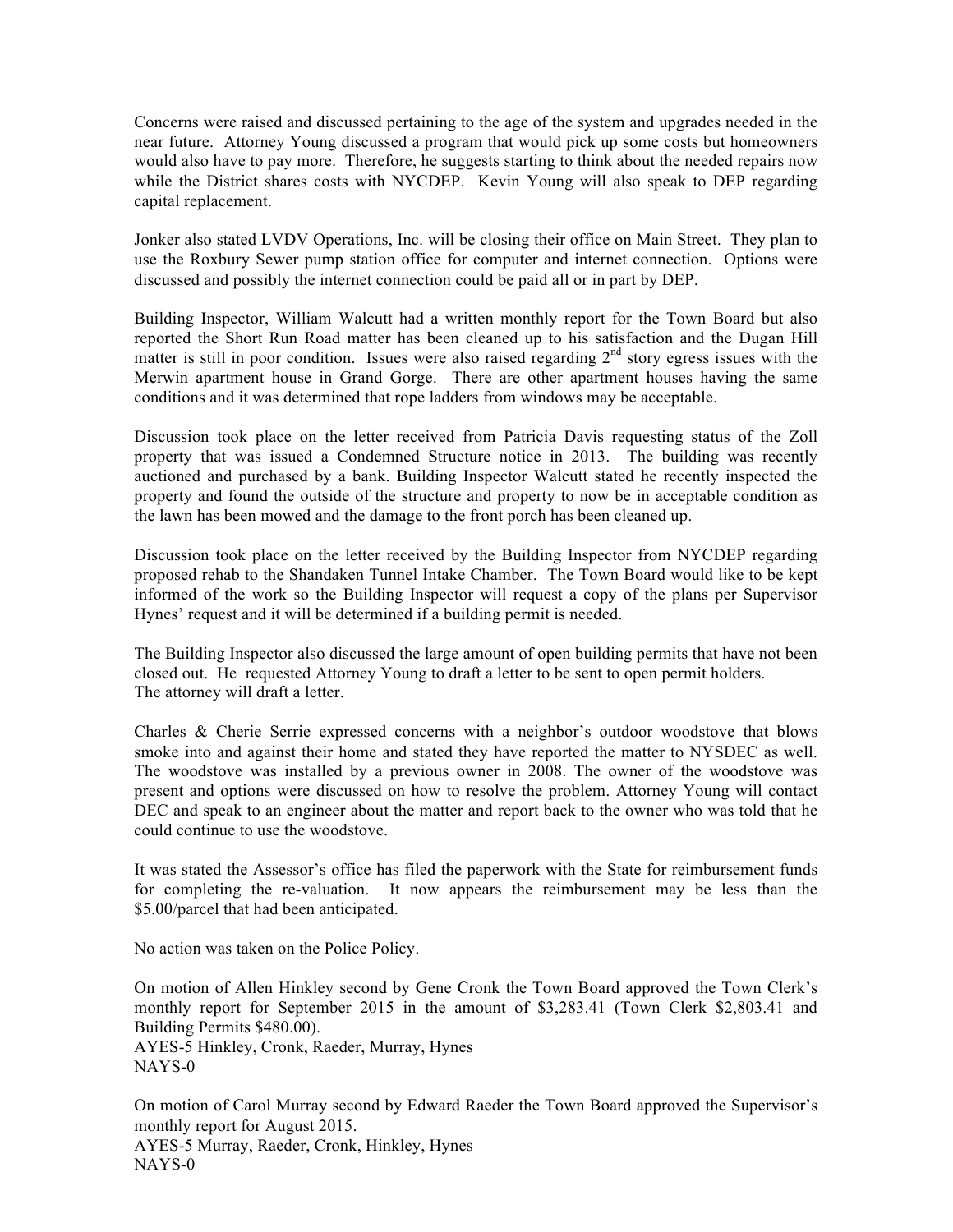On motion of Gene Cronk second by Carol Murray the Town Board approved the Justice Court monthly report for August 2015 in the amount of \$3,093.00. AYES-5 Cronk, Murray, Raeder, Hinkley, Hynes NAYS-0

On motion of Edward Raeder second by Allen Hinkley the Town Board approved the Assessor's monthly report for September 2015.

AYES-5 Raeder, Hinkley, Cronk, Murray, Hynes NAYS-0

On motion of Carol Murray second by Edward Raeder the Town Board approved the Building Inspector's monthly report for September 2015. AYES-5 Murray, Raeder, Cronk, Hinkley, Hynes NAYS-0

On motion of Allen Hinkley second by Gene Cronk the Town Board approved the monthly report of Water District receipts for September 2015 in the following amounts: Denver \$425.48; Grand Gorge \$383.02 and Roxbury \$128.72.

AYES-5 Hinkley, Cronk, Raeder, Murray, Hynes NAYS-0

On motion of Edward Raeder second by Carol Murray the Town Board approved the CDBG (HUD) monthly report for September 2015 reflecting a balance of \$0. (final \$32,546.00 requested but not received yet)

AYES-5 Raeder, Murray, Cronk, Hinkley, Hynes NAYS-0

Sealed bids for fuel oil were advertised and opened on October 9, 2015 at 2:00 pm at the Town Hall. A total of three (3) bids were received and were as follows per gallon:

| Vendor                   | <b>Fluctuating Price</b> |                       |          | <b>Fixed Price</b> |
|--------------------------|--------------------------|-----------------------|----------|--------------------|
|                          | Base Price +             | Firm Differential $=$ | Total    |                    |
| Main Bros. Oil Co        | .5088                    |                       | \$1.6788 | \$1.9230           |
| Mirabito Energy Products | .5400                    | .1698                 | \$1.7098 | \$2,0228           |
| <b>Bottini Fuel</b>      | .544                     |                       | \$1.694  | \$1.89             |

## RESOLUTION #77 – AWARD FUEL OIL BID

On motion of Gene Cronk second by Edward Raeder the following resolution was offered and adopted:

"RESOLVED, the Town Board awards the fuel oil bid to Bottini Fuel at a low bidder fixed price of \$1.89/gallon; and

BE IT FURTHER RESOLVED deliveries shall begin November 1, 2015."

AYES-5 Cronk, Raeder, Hinkley, Murray, Hynes

NAYS-0

RESOLUTION #78- In the Matter of the Adoption of Local Law No. 3 of 2015 entitled "Local Law Rescinding Local Law No. 3 of 2014 that Authorized the Town to Override the Tax Levy Limit in fiscal year 2015 and Authorizing the Town to Override the Tax Levy Limit in Fiscal Year 2016 as established in General Municipal Law §3-c"

On motion of Allen Hinkley second by Gene Cronk the following resolution was offered and adopted:

"WHEREAS, in accordance with New York State General Municipal Law Local Law No. 3 of 2014 is hereby rescinded thereby insuring that the qualifying taxpayers of the Town of Roxbury receive their rebates from New York State since the Town stayed within the tax cap during fiscal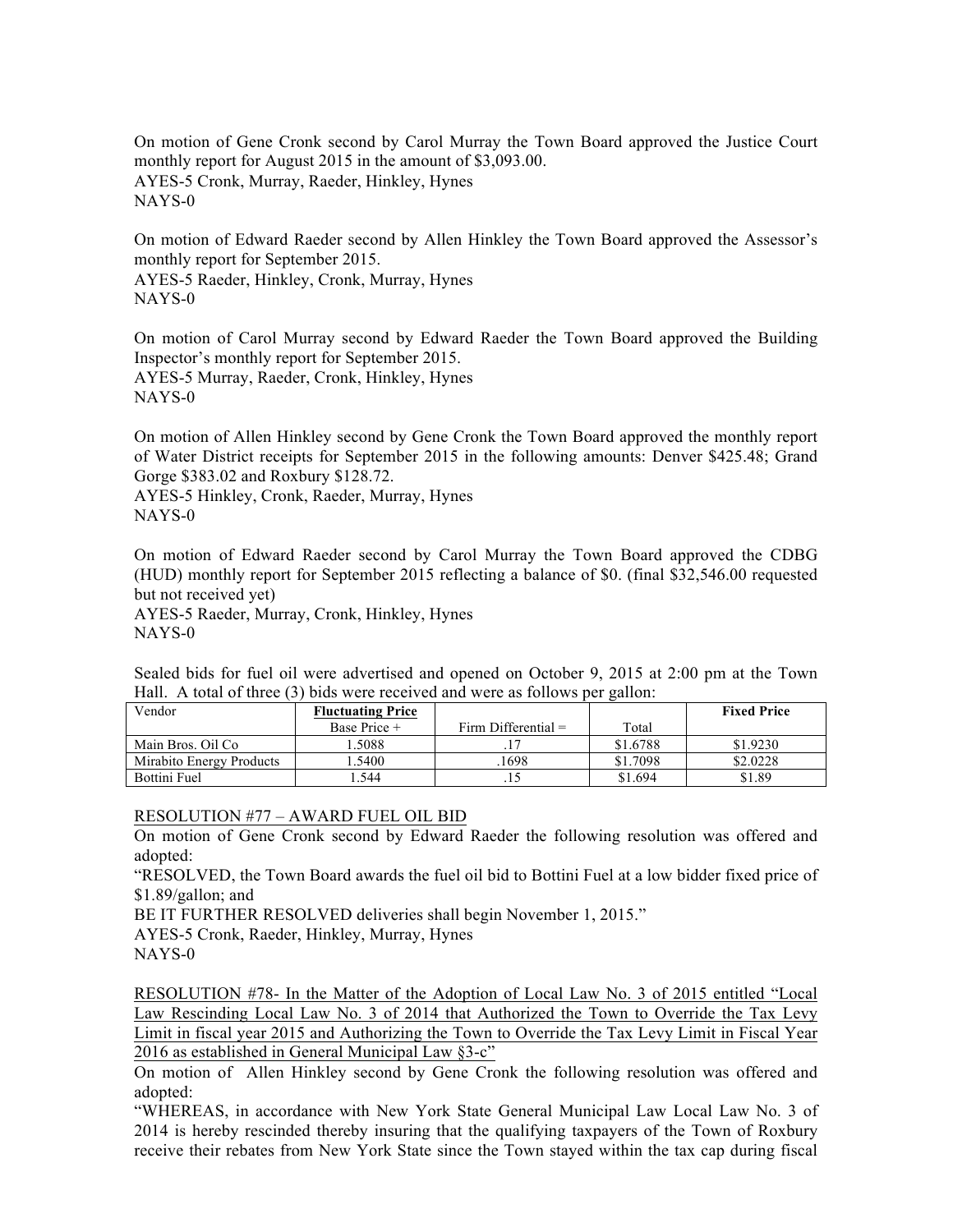year 2015; and

WHEREAS, in accordance with subdivision 5 of General Municipal Law §3-c of the State of New York which provides municipalities with the express authorization to override the tax levy limit established in General Municipal Law §3-c by passing a Local Law approved by a vote of at least sixty percent (60%) of the Town Board; and

WHEREAS, the Town Board adopted a resolution on September 14, 2015 scheduling a public hearing on the proposed Law for October 12, 2015; and

WHEREAS, the public hearing on the proposed Local Law was held on October 12, 2015 at the Town Hall; and

WHEREAS, the Town Board reviewed and considered all public comments received on the proposed Law; and

WHEREAS, the proposed Law was on file for inspection at the Clerk's office prior the hearing and during the public review process; and

NOW THEREFORE, BE IT RESOLVED AS FOLLOWS BY THE TOWN BOARD OF ROXBURY, DELAWARE COUNTY, NEW YORK:

The Town of Roxbury Local Law No. 3 of 2014 is hereby rescinded and the Town hereby adopts this Local Law to Override the Tax Levy Limit Established in Municipal Law §3-c, being Local Law No. 3 of 2015, and the Town Clerk is hereby directed to file said Local Law with the Office of the Secretary of State in accordance with State Law.

WHEREUPON, the Resolution was put to a vote and recorded as follows:

AYES-5 Hinkley, Cronk, Raeder, Murray, Hynes

NAYS-0

Sealed bids for replacing the generator at the highway garage were advertised and opened on October 8, 2015 at 3:00 pm at the Town Hall. A total of six (6) bids were received and were as follows:

|                          | Contract $#1$ | <b>Deduct Alternates</b> |            |
|--------------------------|---------------|--------------------------|------------|
| Contractor               | Base Bid      | DA1.1                    | DA1.2      |
| A., Treffeisen           | \$73,700.00   | \$500.00                 | \$2,200.00 |
| <b>Blanding Electric</b> | \$87,180.00   | \$500.00                 | \$2,000.00 |
| <b>Blizzard Electric</b> | \$73,400.00   | \$500.00                 | \$4,000.00 |
| Harold R. Clune, Inc.    | \$83,100.00   | No Change                | \$4,100.00 |
| Hinkley Electric         | \$62,975.00   | \$650.00                 | \$4,635.00 |
| <b>Stilsing Electric</b> | \$58,000.00   | \$500.00                 | \$500.00   |

## RESOLUTION #79 – AWARD GENERATOR BID

On motion of Edward Raeder second by Carol Murray the following resolution was offered and adopted:

"RESOLVED, the Town Board awards the base bid for the highway garage generator to the low bidder, Stilsing Electric, in the amount of \$58,000.00 and did not award either of the Deduct Alternates.

AYES-5 Raeder, Murray, Cronk, Hinkley, Hynes NAYS-0

The Town Board has been given a copy of the 2016 Tentative Budget.

## RESOLUTION #80-SCHEDULE 2016 TENTATIVE BUDGET WORKSHOP

On motion of Gene Cronk second by Carol Murray the following resolution was offered and adopted:

"RESOLVED, the Town Board will hold a Special Meeting on October 26, 2015 at 7:00 pm at the Town Hall to conduct a Budget Workshop on the 2016 Tentative Budget and to discuss any other business that may come before the Town Board."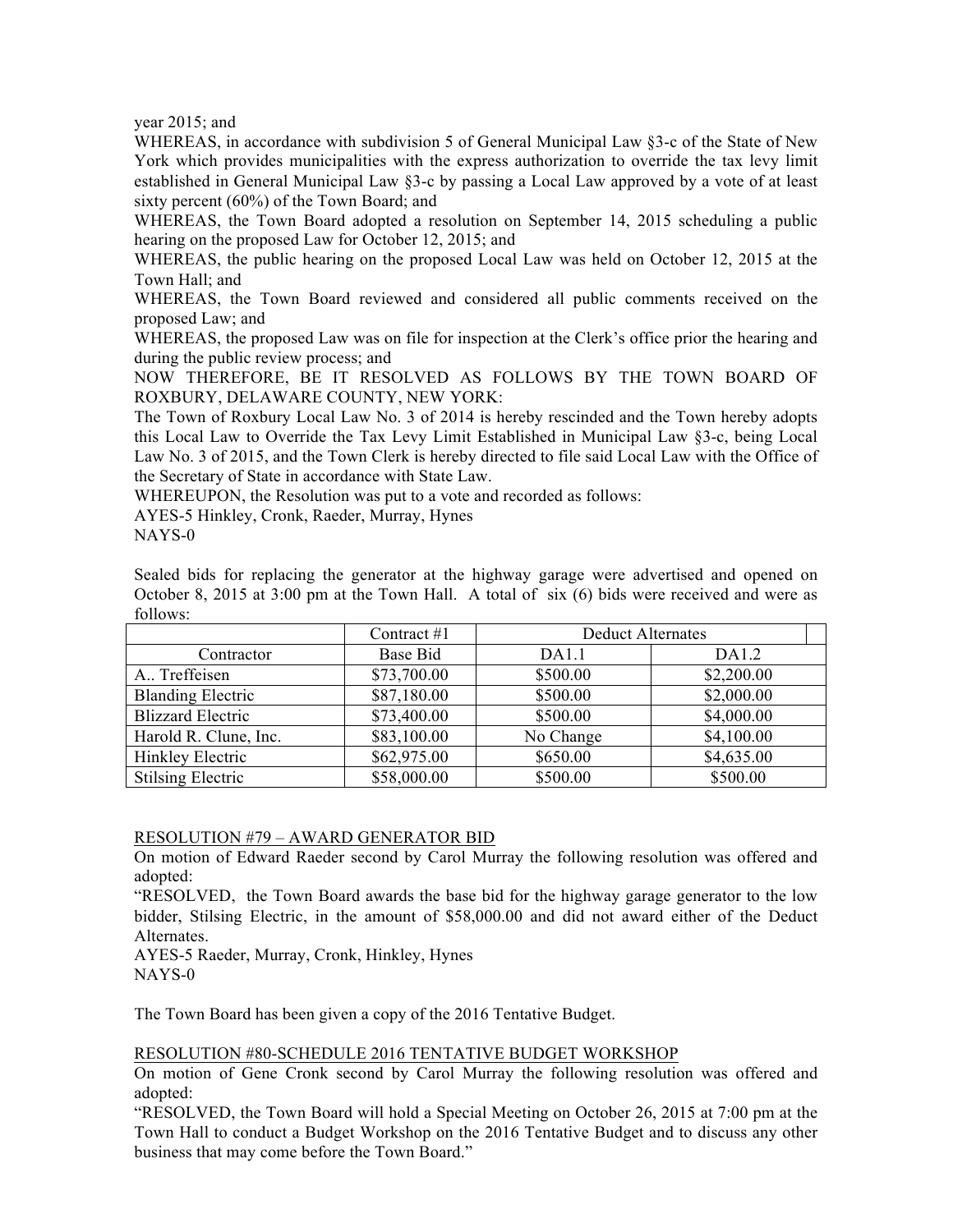AYES-5 Cronk, Murray, Raeder, Hinkley, Hynes NAYS-0

RESOLUTION #81-SCHEDULE PUBLIC HEARING ON 2016 PRELIMINARY BUDGET

On motion of Edward Raeder second by Carol Murray the following resolution was offered and adopted:

"RESOLVED, once changes to the 2016 Tentative Budget are approved at the Budget Workshop, the Town Board will advertise and hold a Public Hearing for the 2016 Preliminary Budget on November 5, 2015 at 7:00 pm at the Town Hall; and

BE IT FURTHER RESOLVED, copies of the 2016 Preliminary Budget will be available for Public Inspection after the October 26, 2015 Budget Workshop and at the Public Hearing." AYES-5 Raeder, Murray, Cronk, Hinkley, Hynes NAYS-0

On motion of Gene Cronk second by Allen Hinkley the Town Board approved the health and dental insurance renewals with Excellus BlueCross BlueShield and MVP respectively. AYES-5 Cronk, Hinkley, Raeder, Murray, Hynes NAYS-0

A request was submitted to NYC DEP to use some Good Neighbor Funds for the costs in replacing the highway garage generator and the associated engineering costs. DEP has approved the use of funds for that purpose.

RESOLUTION #82-TRANSFER FROM GOOD NEIGHBOR FUNDS

On motion of Allen Hinkley second by Gene Cronk the following resolution was offered and adopted:

"RESOLVED, the Town Board approves the transfer of \$7,299.51 from Good Neighbor Funds to General Fund to cover engineering costs for preparing the specifications and associated documents for replacing the generator at the highway garage."

AYES-5 Hinkley, Cronk, Raeder, Murray, Hynes NAYS-0

No action was taken on revising the Grand Gorge and Roxbury Water District bylaws.

A Dog Control Officer inspection by the State has received a satisfactory rating.

Attorney Kevin Young concerns raised with the odors emanating from the Mountainside Creamery sewage plant and what is being done to control it. Issues arise when removing the sludge and when the sludge is spread on fields.

It was stated the November regular meeting of the Town Board would be held Thursday November 5, 2015 at 7:30 pm or immediately following the Public Hearing, whichever is later.

On motion of Gene Cronk second by Allen Hinkley the bills were audited and ordered paid in the following amounts:

| General #440-479         | \$30,647.31 | Roxbury Sewer #65-70      | \$6,484.32  |
|--------------------------|-------------|---------------------------|-------------|
| Highway $\#205-221$      | \$35,197.93 | Denver Sewer #88-96       | \$12,377.80 |
| Roxbury Water #71-79     | \$4,381.83  | Special Lights $#13-14$   | \$2,236.62  |
| Grand Gorge Water #78-87 | \$5,080.95  | Capital Projects:         |             |
| Denver Water #66-70      | \$2,017.60  | CDBG (HUD) Program $#5-6$ | \$32,546.00 |

AYES-5 Cronk, Hinkley, Raeder, Murray, Hynes NAYS-0